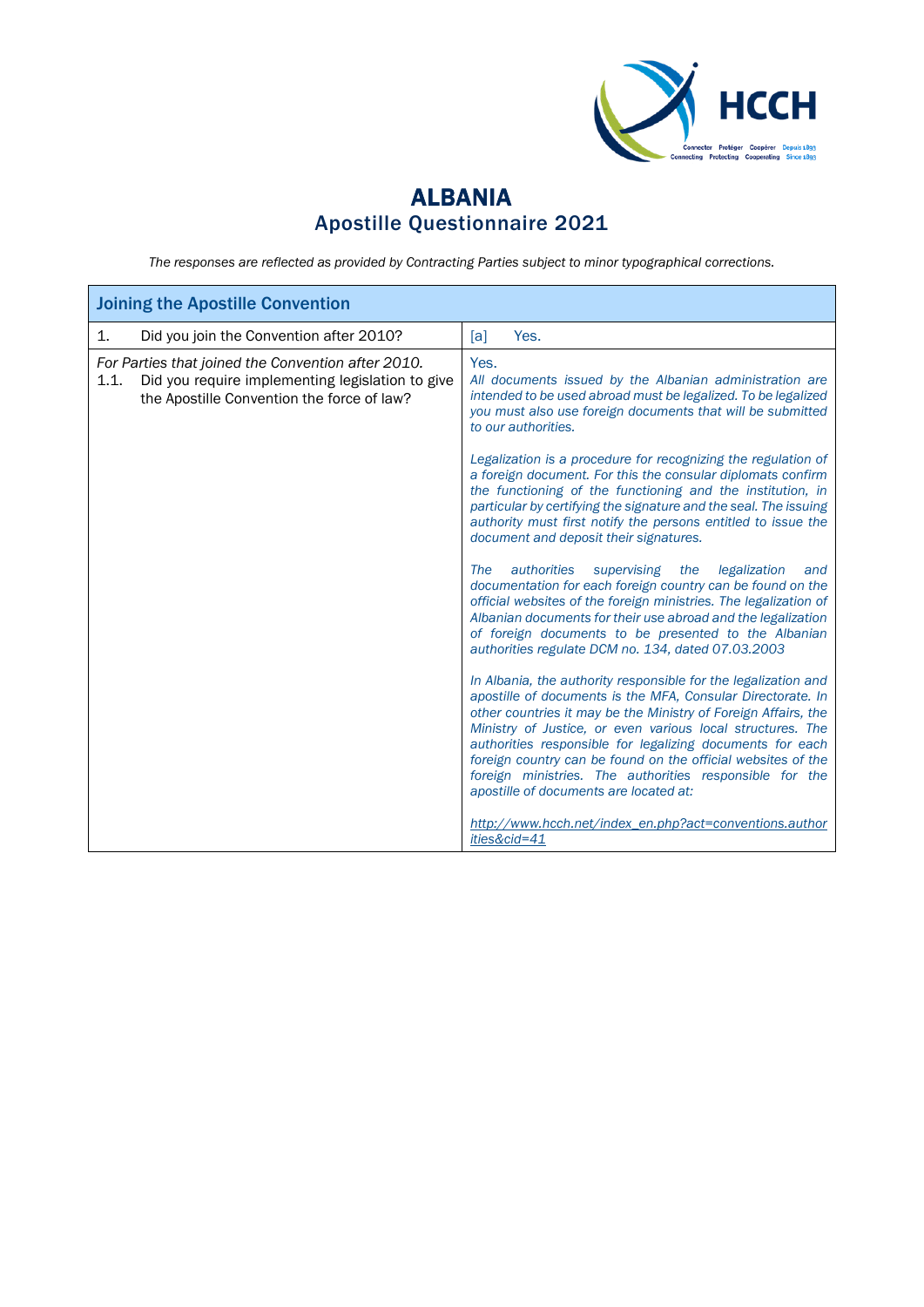| 2. | Are foreign public documents exempted from<br>legalisation by virtue of your internal law,<br>practice, or any bilateral<br>multilateral<br>$\sqrt{2}$<br>(excluding<br>the<br>Apostille<br>agreements<br>Convention)?      | Yes, under bilateral / multilateral agreements.<br>[b]<br>By bilateral agreement documents for some countries<br>(Hungary, Czech Republic, Romania, Russia and Slovakia)<br>are accepted directly without the need to be legalized or<br>apostille.<br>Attached:<br>The list of countries whose documents are accepted without<br>legalization or apostillation can be found here:<br>By mutual agreement the countries of the list below are<br>exempted from the obligation of legalization or prior<br>apostilization of documents. Albanian authorities accept the<br>documents of these countries without other formalities:<br>Hungary, Czech Republic, Romania, Russia, Slovakia,<br>Bulgaria.<br>Submission of documents for legalization<br>The submission of legalization documents for use abroad in<br>Albania is done through the post offices of the Albanian<br>Post, TNT, AC, ADEX with which the MFA cooperates.<br>The submission for legalization of foreign documents for use<br>in Albania in countries that do not adhere to the Hague<br>Convention of October 5, 1961, for the Apostille is done at<br>the Consular or Diplomatic Representations of the Republic<br>of Albania. |
|----|-----------------------------------------------------------------------------------------------------------------------------------------------------------------------------------------------------------------------------|----------------------------------------------------------------------------------------------------------------------------------------------------------------------------------------------------------------------------------------------------------------------------------------------------------------------------------------------------------------------------------------------------------------------------------------------------------------------------------------------------------------------------------------------------------------------------------------------------------------------------------------------------------------------------------------------------------------------------------------------------------------------------------------------------------------------------------------------------------------------------------------------------------------------------------------------------------------------------------------------------------------------------------------------------------------------------------------------------------------------------------------------------------------------------------------------------------|
|    | <b>Competent Authorities</b>                                                                                                                                                                                                |                                                                                                                                                                                                                                                                                                                                                                                                                                                                                                                                                                                                                                                                                                                                                                                                                                                                                                                                                                                                                                                                                                                                                                                                          |
| 3. | How many Competent Authorities have you<br>designated under the Apostille Convention?<br>If unknown, please specify the reason for this and provide an<br>approximate number.                                               | One, MEFA                                                                                                                                                                                                                                                                                                                                                                                                                                                                                                                                                                                                                                                                                                                                                                                                                                                                                                                                                                                                                                                                                                                                                                                                |
| 4. | Do your diplomatic missions abroad play a role<br>in the Apostille issuance process?                                                                                                                                        | Yes, our diplomatic missions issue Apostilles.<br>[a]                                                                                                                                                                                                                                                                                                                                                                                                                                                                                                                                                                                                                                                                                                                                                                                                                                                                                                                                                                                                                                                                                                                                                    |
|    | <b>Substantive Scope</b>                                                                                                                                                                                                    |                                                                                                                                                                                                                                                                                                                                                                                                                                                                                                                                                                                                                                                                                                                                                                                                                                                                                                                                                                                                                                                                                                                                                                                                          |
| 5. | Is the concept of 'public document' defined in<br>your internal law?                                                                                                                                                        | No.<br>[b]                                                                                                                                                                                                                                                                                                                                                                                                                                                                                                                                                                                                                                                                                                                                                                                                                                                                                                                                                                                                                                                                                                                                                                                               |
| 6. | Have you experienced any difficulties<br>in<br>characterising a 'public document' for the<br>purposes of the Apostille Convention?                                                                                          | [b]<br>No.                                                                                                                                                                                                                                                                                                                                                                                                                                                                                                                                                                                                                                                                                                                                                                                                                                                                                                                                                                                                                                                                                                                                                                                               |
| 7. | Has the exclusion of 'documents executed by<br>diplomatic or consular agents' (Art. 1(3)(a)) from<br>the scope of the Apostille Convention given rise<br>to any difficulties?                                               | No.<br>$\lceil c \rceil$                                                                                                                                                                                                                                                                                                                                                                                                                                                                                                                                                                                                                                                                                                                                                                                                                                                                                                                                                                                                                                                                                                                                                                                 |
| 8. | Do you think this Art. 1(3)(a) exclusion is justified<br>in the context of the modern operation of the<br>Convention?                                                                                                       | Yes.<br>[a]                                                                                                                                                                                                                                                                                                                                                                                                                                                                                                                                                                                                                                                                                                                                                                                                                                                                                                                                                                                                                                                                                                                                                                                              |
| 9. | Has the exclusion of 'administrative documents<br>dealing directly with commercial or customs<br>operations' (Art. $1(3)(b)$ ) from the scope of the<br>Apostille<br>Convention given<br>rise<br>to<br>any<br>difficulties? | Yes, as the State of origin.<br>[a]<br>Based on the Apostille Convention, the Ministry for Europe<br>and Foreign Affairs doesn't legalise business documents<br>involving customs operations.                                                                                                                                                                                                                                                                                                                                                                                                                                                                                                                                                                                                                                                                                                                                                                                                                                                                                                                                                                                                            |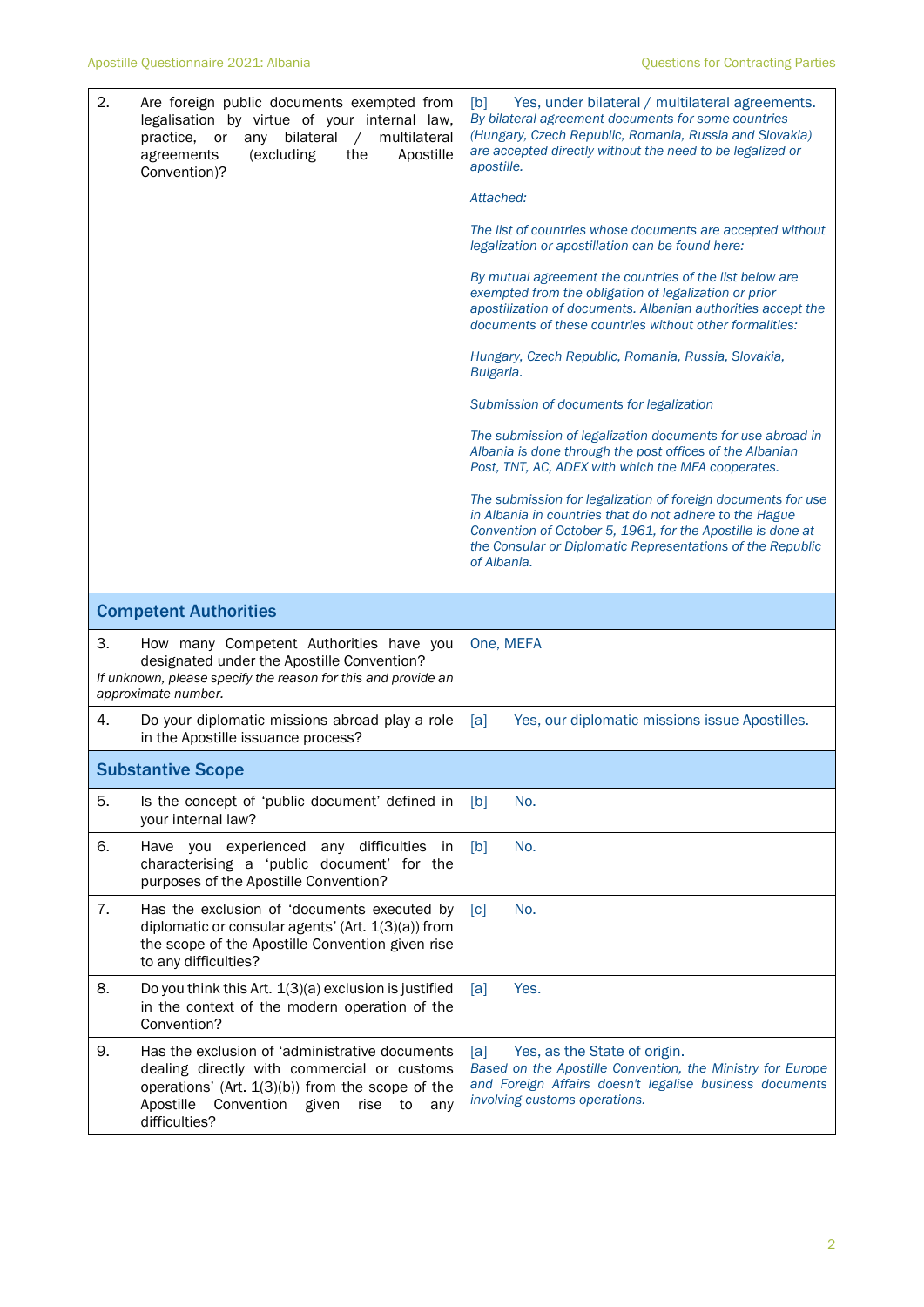| 9.1. | For Parties that answered yes to Q9.<br>How has previous guidance on the interpretation<br>of the Art. 1(3)(b) exclusion assisted in resolving<br>these difficulties? (E.g. the 'extremely narrow'<br>construction referred to in C&R No 10 of the<br>2016 SC). |                                         | Maybe it is, but in some cases it has to do with the<br>notary public's interpretation of the Convention.                                       |              |                      |
|------|-----------------------------------------------------------------------------------------------------------------------------------------------------------------------------------------------------------------------------------------------------------------|-----------------------------------------|-------------------------------------------------------------------------------------------------------------------------------------------------|--------------|----------------------|
| 10.  | Do you think this Art. 1(3)(b) exclusion is justified<br>in the context of the modern operation of the<br>Convention?                                                                                                                                           | Yes.<br>[a]                             |                                                                                                                                                 |              |                      |
| 11.  | Do you issue (outgoing) or accept (incoming)                                                                                                                                                                                                                    |                                         |                                                                                                                                                 | <b>Issue</b> | Accept               |
|      | Apostilles for any of the following categories of<br>document?                                                                                                                                                                                                  |                                         | Certificates of origin                                                                                                                          | X            | X                    |
|      |                                                                                                                                                                                                                                                                 |                                         | <b>Export licences</b>                                                                                                                          |              |                      |
|      |                                                                                                                                                                                                                                                                 |                                         | Import licences                                                                                                                                 |              |                      |
|      |                                                                                                                                                                                                                                                                 |                                         | Health and safety certificates<br>issued by the relevant<br>government authorities or<br>agencies                                               | X            | X                    |
|      |                                                                                                                                                                                                                                                                 |                                         | Certificates of products<br>registration                                                                                                        | X            | X                    |
|      |                                                                                                                                                                                                                                                                 |                                         | Certificates of conformity                                                                                                                      |              |                      |
|      |                                                                                                                                                                                                                                                                 |                                         | End user certificates<br>(i.e. documents certifying that the<br>buyer is the end user of acquired<br>goods)                                     |              |                      |
|      |                                                                                                                                                                                                                                                                 |                                         | Commercial invoices                                                                                                                             |              |                      |
|      | <b>Apostille Process</b>                                                                                                                                                                                                                                        |                                         |                                                                                                                                                 |              |                      |
|      | <b>Certification of Public Documents</b>                                                                                                                                                                                                                        |                                         |                                                                                                                                                 |              |                      |
| 12.  | Do any of your public documents require some<br>other intermediate certification before the<br>issuance of an Apostille?                                                                                                                                        | [b]<br>upon the public document.        | No, an intermediate certification is not required<br>for any public document; Apostilles are issued directly                                    |              |                      |
|      | <b>Requesting an Apostille (Outgoing)</b>                                                                                                                                                                                                                       |                                         |                                                                                                                                                 |              |                      |
| 13.  | How can an Apostille be requested?                                                                                                                                                                                                                              | [a]<br>In person.                       |                                                                                                                                                 |              |                      |
|      |                                                                                                                                                                                                                                                                 | [b]<br>By post.                         |                                                                                                                                                 |              | X                    |
|      |                                                                                                                                                                                                                                                                 | By email.<br>[c]                        |                                                                                                                                                 |              |                      |
|      |                                                                                                                                                                                                                                                                 | Through a website.<br>$\lceil d \rceil$ |                                                                                                                                                 |              |                      |
|      |                                                                                                                                                                                                                                                                 | Other.<br>[e]                           |                                                                                                                                                 |              |                      |
| 14.  | When issuing an Apostille, do you enquire about<br>the State of destination?                                                                                                                                                                                    | [a]                                     | Yes, in the application form.                                                                                                                   |              |                      |
| 15.  | How long does it take for an Apostille to be<br>issued?                                                                                                                                                                                                         | In-person request<br>(paper Apostille)  | Other requests<br>(from the time of<br>receipt) (paper<br>Apostille)                                                                            |              | e-Apostille requests |
|      |                                                                                                                                                                                                                                                                 |                                         | On the same<br>day                                                                                                                              |              |                      |
| 16.  | Does your Competent Authority impose a fee for<br>issuing an Apostille?                                                                                                                                                                                         | [b]<br><b>200 ALL</b>                   | Yes, but the price is dependent on, for example,<br>the category of public document(s), the Competent<br>Authority, or the type of application. |              |                      |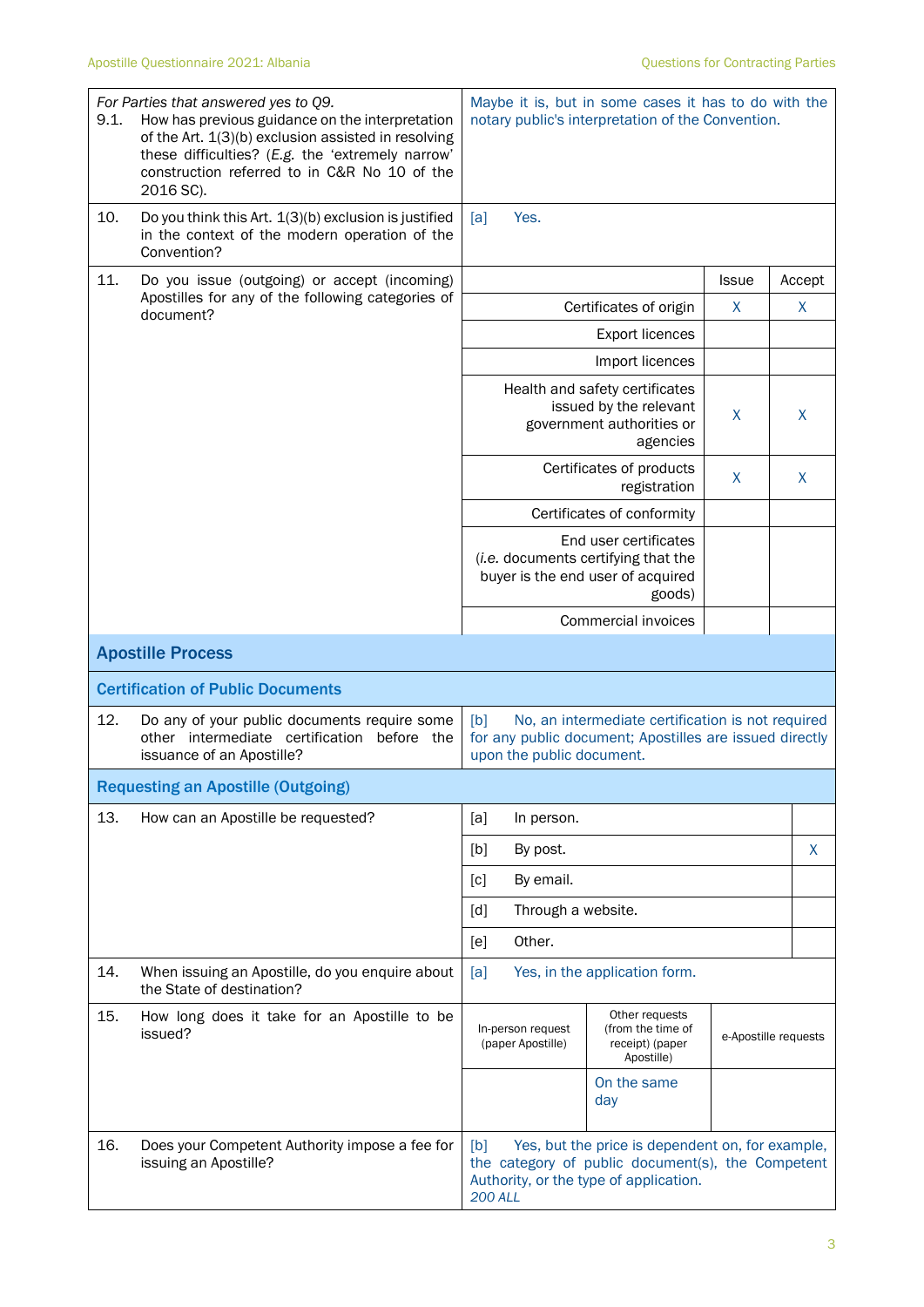$\mathbf{r}$ 

L,

|                                   | <b>Issuing an Apostille (Outgoing)</b>                                                                                                                                                                                                        |                                                                                                                                                                                         |  |  |
|-----------------------------------|-----------------------------------------------------------------------------------------------------------------------------------------------------------------------------------------------------------------------------------------------|-----------------------------------------------------------------------------------------------------------------------------------------------------------------------------------------|--|--|
| 17.                               | How is the origin of a public document verified<br>for the purpose of issuing an Apostille (i.e.<br>verification of the authenticity of the signature,<br>the capacity of the signer, and the identity of the<br>seal / stamp (Art. $5(2)$ )? | Single Competent Authority.<br>[a]<br>An electronic database of sample signatures /<br>[iii]<br>seals / stamps.                                                                         |  |  |
| 18.                               | How does a Competent Authority address<br>situations where it is unable to verify the origin<br>of the public document?                                                                                                                       | [a]<br>The Competent Authority will contact the issuing<br>authority to confirm authenticity, issue the Apostille,<br>and then add the new signature, stamp or seal to the<br>database. |  |  |
| 19.                               | In what language(s) are the 10 standard items<br>of your Apostilles available?                                                                                                                                                                | [a]<br>In one language.<br>English                                                                                                                                                      |  |  |
| 20.                               | In what language(s) are the blank fields of your<br>Apostilles filled in?                                                                                                                                                                     | [a]<br>In one language.<br>English                                                                                                                                                      |  |  |
| 21.                               | How are the blank fields of your Apostilles filled<br>in?                                                                                                                                                                                     | [b]<br>Using computer software.<br><b>SHKO</b>                                                                                                                                          |  |  |
|                                   | <b>Apostille Registers</b>                                                                                                                                                                                                                    |                                                                                                                                                                                         |  |  |
| 22.                               | How is your Apostille register, required by<br>Article 7, maintained?                                                                                                                                                                         | Single Competent Authority.<br>[a]<br>Electronic form, not publicly accessible online.<br>[iii]                                                                                         |  |  |
| 23.                               | What particulars are contained in your Apostille<br>register?                                                                                                                                                                                 | Number and date of the Apostille<br>[a]<br>X<br>(required).                                                                                                                             |  |  |
|                                   |                                                                                                                                                                                                                                               | [b]<br>Name and capacity of the person signing<br>the document and $/$ or the name of<br>authority whose seal or stamp is affixed<br>(required).                                        |  |  |
|                                   |                                                                                                                                                                                                                                               | Name and / or type of underlying<br>[c]<br>document.                                                                                                                                    |  |  |
|                                   |                                                                                                                                                                                                                                               | Description of the contents of underlying<br>$\lceil d \rceil$<br>document.                                                                                                             |  |  |
|                                   |                                                                                                                                                                                                                                               | [e]<br>Name of the applicant.                                                                                                                                                           |  |  |
|                                   |                                                                                                                                                                                                                                               | $[f]$<br>State of destination.                                                                                                                                                          |  |  |
|                                   |                                                                                                                                                                                                                                               | Copy of the Apostille.<br>[g]                                                                                                                                                           |  |  |
|                                   |                                                                                                                                                                                                                                               | Copy of the underlying document.<br>[h]                                                                                                                                                 |  |  |
|                                   |                                                                                                                                                                                                                                               | Other.<br>[i]                                                                                                                                                                           |  |  |
| 24.                               | Is there a limit to how long records can be<br>retained on the Apostille register?                                                                                                                                                            | Yes, between five and ten years.<br>[b]                                                                                                                                                 |  |  |
| 25.                               | If your register is not publicly accessible, how<br>frequently do your Competent Authorities<br>receive requests to verify an Apostille they have<br>issued in the register?                                                                  | [c]<br>Between 2 and 10 times per year.                                                                                                                                                 |  |  |
| <b>Technology &amp; the e-APP</b> |                                                                                                                                                                                                                                               |                                                                                                                                                                                         |  |  |
| 26.                               | Under your internal law, do you recognise<br>electronic / digital signatures as functionally<br>equivalent to handwritten signatures (i.e. can a<br>public document be signed electronically)?                                                | No.<br>[b]                                                                                                                                                                              |  |  |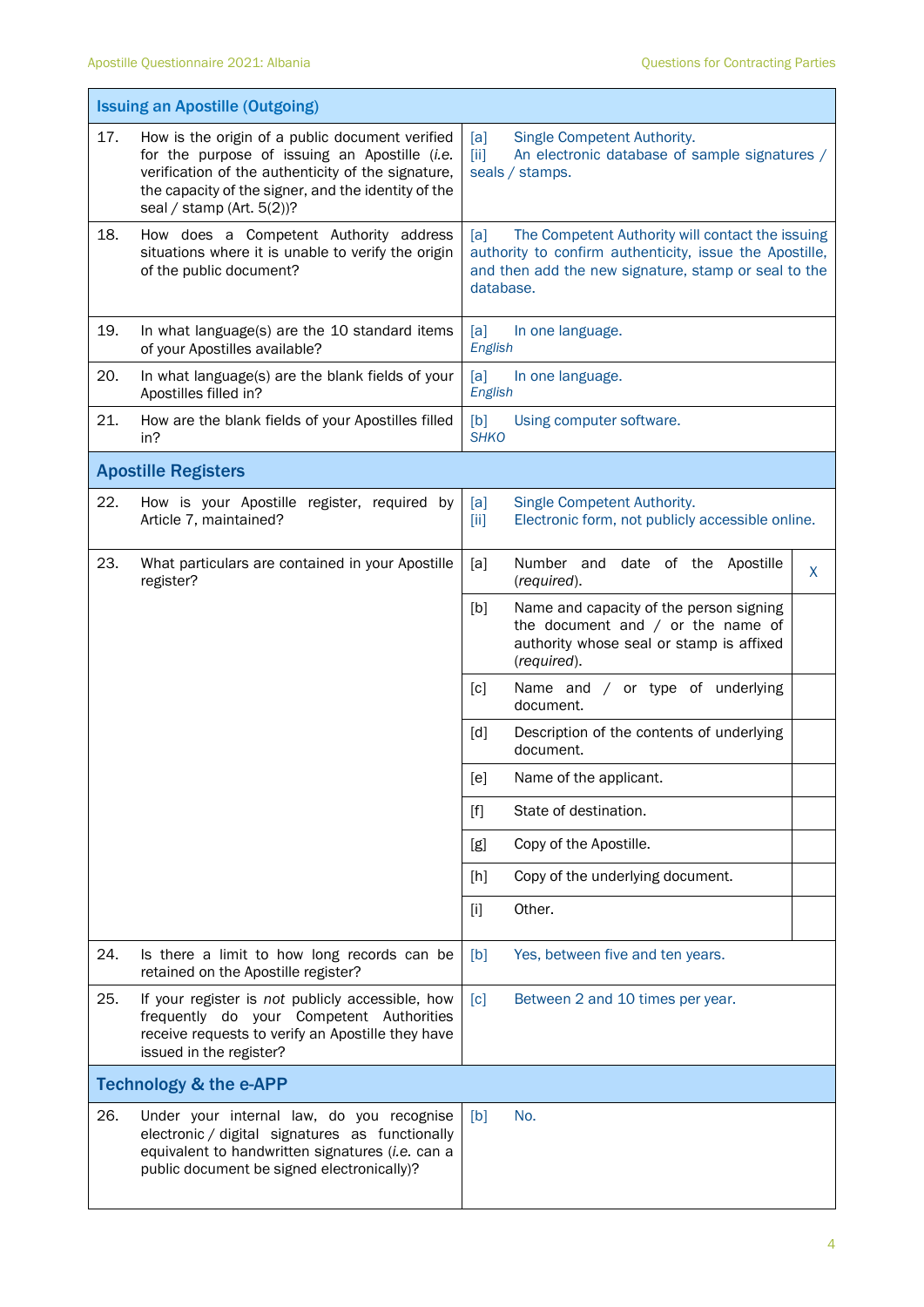| 27. | Under your internal law, are public documents<br>executed, or able to be executed, in electronic<br>form (whether or not they are to be used abroad<br>under the Convention)? | No, public documents are never executed in<br>[b]<br>electronic form.                                                                                                                            |                                                                                |           |
|-----|-------------------------------------------------------------------------------------------------------------------------------------------------------------------------------|--------------------------------------------------------------------------------------------------------------------------------------------------------------------------------------------------|--------------------------------------------------------------------------------|-----------|
| 28. | Do you issue e-Apostilles?                                                                                                                                                    | [b]<br>No.<br>[1]<br>We are studying the use of e-Apostilles and plan<br>to implement the e-Apostille component.<br>We have worked out a plan for the implementation of this<br>process          |                                                                                |           |
|     | For Parties that answered no to Q28.                                                                                                                                          | [a]                                                                                                                                                                                              | Internal law limitations.                                                      |           |
|     | 28.1. What challenges are you facing that may prevent<br>you from implementing the e-Apostille?                                                                               | [b]                                                                                                                                                                                              | Judicial or administrative structure.                                          |           |
|     |                                                                                                                                                                               | [c]                                                                                                                                                                                              | Implementation challenges (e.g. lack of<br>resources, lack of infrastructure). | X         |
|     |                                                                                                                                                                               | [d]                                                                                                                                                                                              | Cost.                                                                          | X         |
|     |                                                                                                                                                                               | [e]                                                                                                                                                                                              | System interoperability / compatibility.                                       |           |
|     |                                                                                                                                                                               | $[f]$                                                                                                                                                                                            | Security concerns.                                                             | X         |
|     |                                                                                                                                                                               | [g]                                                                                                                                                                                              | Other.                                                                         |           |
|     | For Parties that answered no to Q28.<br>28.2. How do you issue an Apostille for a public<br>document executed in electronic form?                                             | Public documents are never executed<br>[a]<br>electronic form.                                                                                                                                   |                                                                                | <b>in</b> |
| 29. | Are your authorities<br>equipped to<br>accept<br>incoming e-Apostilles?                                                                                                       | Yes, all e-Apostilles can be processed.<br>[a]                                                                                                                                                   |                                                                                |           |
| 30. | Do you maintain an e-Register?                                                                                                                                                | [b]<br>No.<br>We are studying the use of an e-Register and<br>m<br>plan to implement the e-Register component.<br>We have worked out a plan for the implementation of this<br>process            |                                                                                |           |
|     | For Parties that answered no to Q30.<br>30.1. What challenges are you facing that may prevent                                                                                 | [a]                                                                                                                                                                                              | Internal law limitations.                                                      |           |
|     | you from implementing the e-Register?                                                                                                                                         | [b]                                                                                                                                                                                              | Judicial or administrative structure.                                          |           |
|     |                                                                                                                                                                               | [c]                                                                                                                                                                                              | Implementation challenges (e.g. lack of<br>resources, lack of infrastructure). | X         |
|     |                                                                                                                                                                               | [d]                                                                                                                                                                                              | Cost.                                                                          | X         |
|     |                                                                                                                                                                               | [e]                                                                                                                                                                                              | System interoperability / compatibility.                                       | X         |
|     |                                                                                                                                                                               | $[f] % \begin{center} % \includegraphics[width=\linewidth]{imagesSupplemental_3.png} % \end{center} % \caption { % Our method can be used for the use of the image. % } % \label{fig:example} %$ | Security concerns.                                                             | X         |
|     |                                                                                                                                                                               | [g]                                                                                                                                                                                              | Other.                                                                         |           |
| 31. | Have you been in contact with other Competent<br>Authorities that operate an e-APP component<br>and exchanged information and / or relevant<br>experience?                    | [a]                                                                                                                                                                                              | Yes.<br>North Macedonia                                                        |           |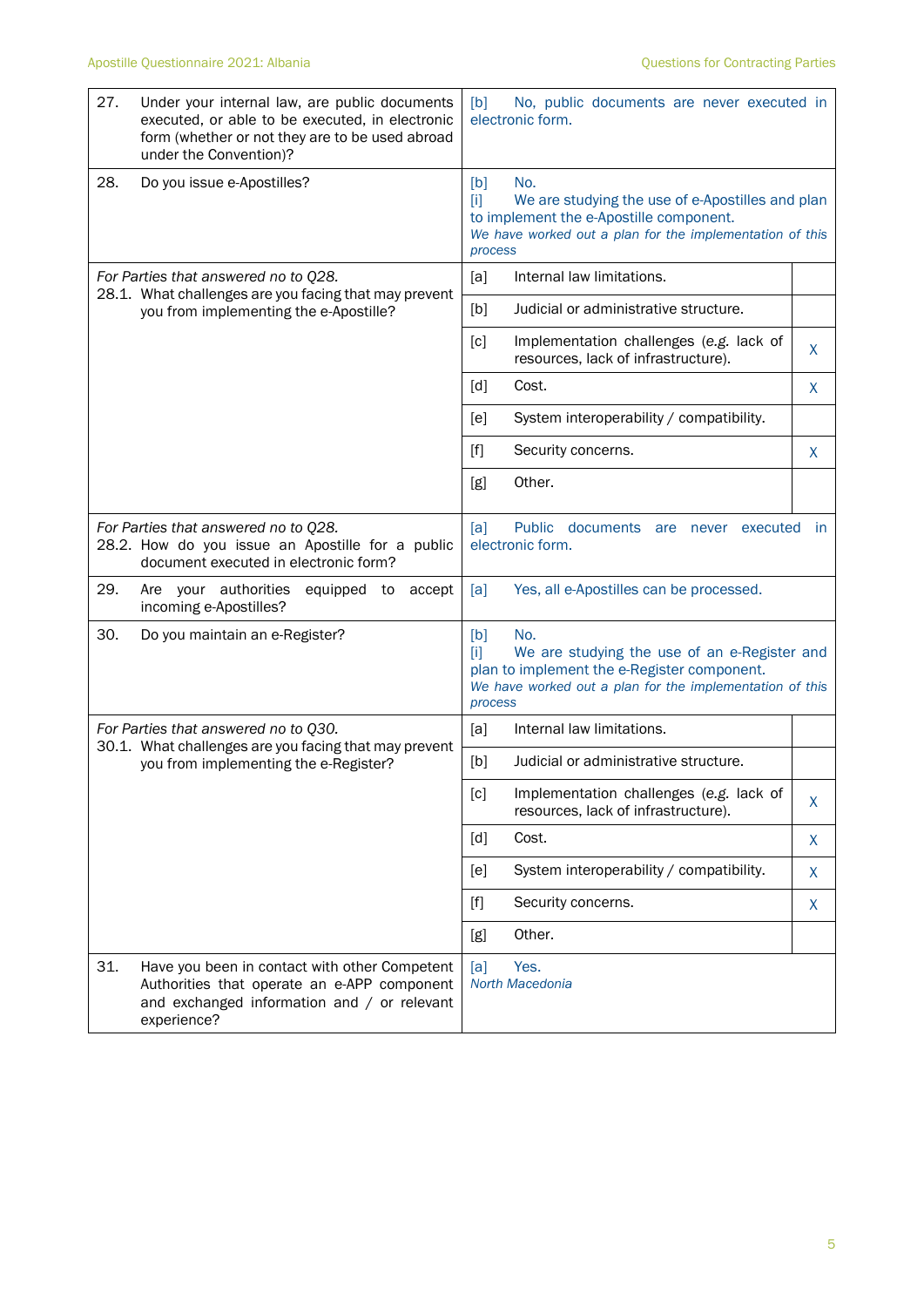F

Ť

| <b>Issues with Apostilles</b>                                                                                                                                   |                                                                                                            |  |  |  |  |
|-----------------------------------------------------------------------------------------------------------------------------------------------------------------|------------------------------------------------------------------------------------------------------------|--|--|--|--|
| 32.<br>Has an Apostille <i>issued</i> by your Competent<br>Authority ever been refused by the authorities of<br>another Contracting Party on the following      | [a]<br>Form requirements (e.g. square-shaped,<br>sides of at least nine centimetres, border,<br>ink, etc). |  |  |  |  |
| grounds:                                                                                                                                                        | [b]<br>The manner in which the Apostille was<br>affixed / attached to the underlying<br>document.          |  |  |  |  |
|                                                                                                                                                                 | The Apostille was not signed.<br>[c]<br>X.                                                                 |  |  |  |  |
|                                                                                                                                                                 | [d]<br>One<br>of<br>the<br>standard<br>or<br>more<br>informational items were not filled in.               |  |  |  |  |
|                                                                                                                                                                 | The Apostille was in electronic form (an<br>[e]<br>e-Apostille).                                           |  |  |  |  |
|                                                                                                                                                                 | The underlying public document was in<br>$[f]$<br>electronic form.                                         |  |  |  |  |
|                                                                                                                                                                 | The underlying public document had<br>[g]<br>expired / was not issued within a certain<br>X<br>timeframe.  |  |  |  |  |
|                                                                                                                                                                 | The underlying document was not a<br>$[h]$<br>public document under the law of the<br>destination.         |  |  |  |  |
|                                                                                                                                                                 | Other.<br>$[1]$                                                                                            |  |  |  |  |
|                                                                                                                                                                 | Unknown.<br>[j]                                                                                            |  |  |  |  |
|                                                                                                                                                                 | [k]<br>No / Not applicable.                                                                                |  |  |  |  |
| For Parties that answered other than "No" to Q32.<br>32.1. If an Apostille was rejected, what action did you                                                    | The Apostille was reissued.<br>[a]                                                                         |  |  |  |  |
| take?                                                                                                                                                           | [b]<br>Contacted the receiving authority.                                                                  |  |  |  |  |
|                                                                                                                                                                 | [c]<br>Contacted the Competent Authority of the<br>place of destination.                                   |  |  |  |  |
|                                                                                                                                                                 | Contacted nearest diplomatic mission of<br>[d]<br>the place of destination.                                |  |  |  |  |
|                                                                                                                                                                 | diplomatic<br>Contacted<br>mission<br>[e]<br>own<br>accredited to the place of destination.                |  |  |  |  |
|                                                                                                                                                                 | Contacted the Permanent Bureau.<br>$[f]$                                                                   |  |  |  |  |
|                                                                                                                                                                 | No action taken.<br>X<br>[g]                                                                               |  |  |  |  |
|                                                                                                                                                                 | Other.<br>[h]                                                                                              |  |  |  |  |
|                                                                                                                                                                 | [i]<br>Unknown.                                                                                            |  |  |  |  |
| 33.<br>Has your Competent Authority ever been<br>requested by external Competent Authorities to<br>certify or confirm your procedure for issuing<br>Apostilles? | No.<br>[b]                                                                                                 |  |  |  |  |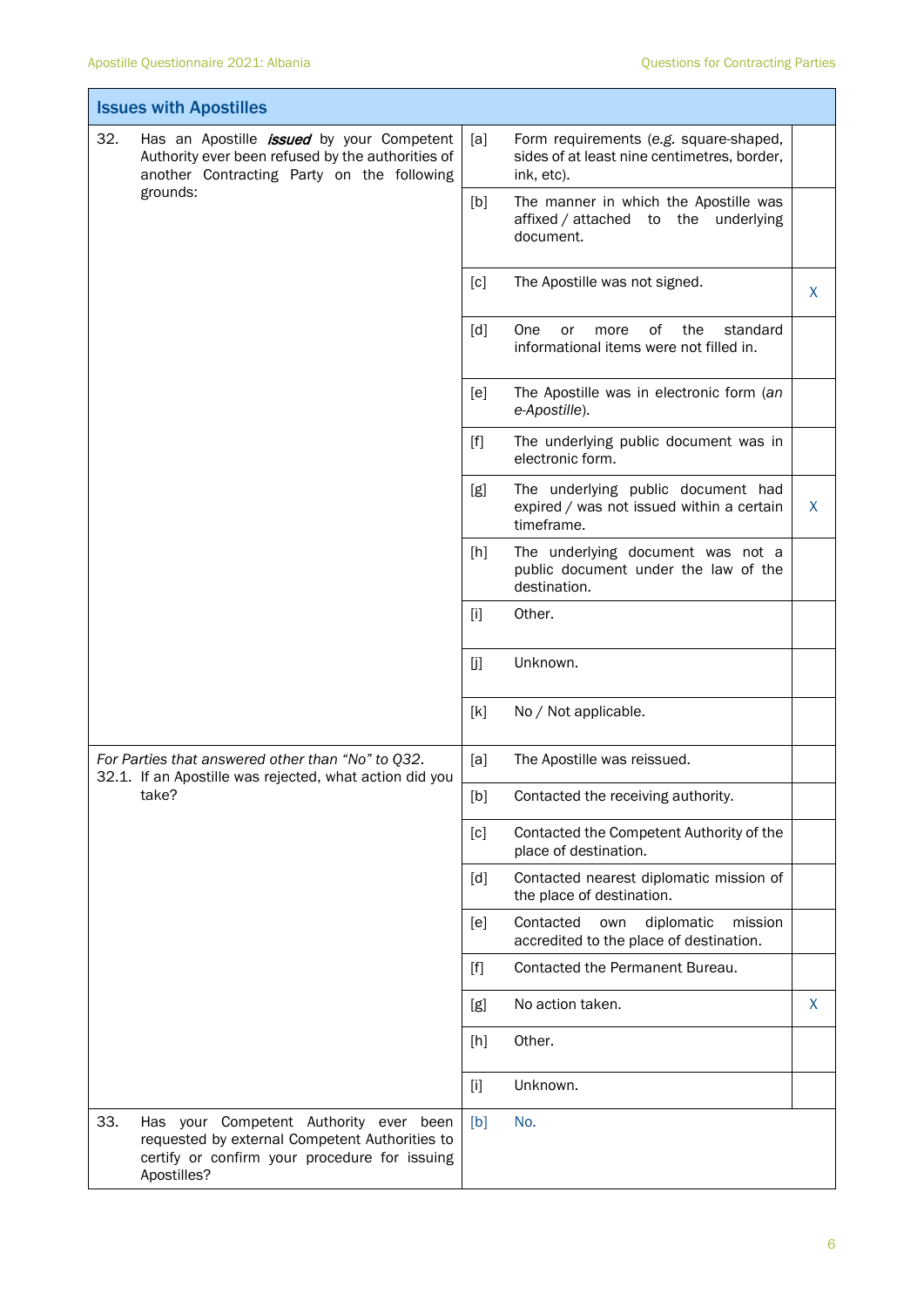| 34. | Has an Apostille <i>received</i> by your authorities<br>ever been refused on the following grounds:                                                                                                                                                                                                                                         | [a]                                                                                                             | The issuing State was not a Contracting<br>Party to the Apostille Convention.                       |   |
|-----|---------------------------------------------------------------------------------------------------------------------------------------------------------------------------------------------------------------------------------------------------------------------------------------------------------------------------------------------|-----------------------------------------------------------------------------------------------------------------|-----------------------------------------------------------------------------------------------------|---|
|     |                                                                                                                                                                                                                                                                                                                                             | [b]                                                                                                             | Form requirements (e.g. square-shaped,<br>sides of at least nine centimetres, border,<br>ink, etc). |   |
|     |                                                                                                                                                                                                                                                                                                                                             | [c]                                                                                                             | The manner in which the Apostille was<br>affixed / attached to the underlying<br>document.          |   |
|     |                                                                                                                                                                                                                                                                                                                                             | [d]                                                                                                             | The Apostille was not signed.                                                                       |   |
|     |                                                                                                                                                                                                                                                                                                                                             | [e]                                                                                                             | <b>One</b><br>οf<br>the<br>standard<br>or<br>more<br>informational items were not filled in.        |   |
|     |                                                                                                                                                                                                                                                                                                                                             | $[f]$                                                                                                           | The Apostille was in electronic form (an<br>e-Apostille).                                           | X |
|     |                                                                                                                                                                                                                                                                                                                                             | [g]                                                                                                             | The underlying public document was in<br>electronic form.                                           |   |
|     |                                                                                                                                                                                                                                                                                                                                             | [h]                                                                                                             | The underlying public document had<br>expired / was not issued within a certain<br>timeframe.       |   |
|     |                                                                                                                                                                                                                                                                                                                                             | $[1]$                                                                                                           | The underlying document was not a<br>public document under the law of the<br>destination.           |   |
|     |                                                                                                                                                                                                                                                                                                                                             | [j                                                                                                              | Other.                                                                                              |   |
|     |                                                                                                                                                                                                                                                                                                                                             | [k]                                                                                                             | Unknown.                                                                                            |   |
|     |                                                                                                                                                                                                                                                                                                                                             | $[1]$                                                                                                           | No / Not applicable.                                                                                |   |
|     | <b>Miscellaneous</b>                                                                                                                                                                                                                                                                                                                        |                                                                                                                 |                                                                                                     |   |
| 35. | Would you be interested in attending the 2021<br>meeting of the Special Commission on the<br>practical operation of the Apostille Convention?                                                                                                                                                                                               | [a]                                                                                                             | Yes, if possible, in person.                                                                        |   |
| 36. | Have<br>encountered<br>you<br>any<br>persistent<br>issues, or challenges<br>difficulties,<br>the<br>in<br>operation of the Apostille Convention that you<br>would like discussed at the 2021 Special<br>Commission?<br>If yes, would you like your answer to this question to be<br>published without reference to your authority or State? | Yes.<br>[a]<br>We would like to share experiences with other countries<br>regarding e-Apostille and e-Register. |                                                                                                     |   |
| 37. | Do you have any suggestions that could assist in<br>the promotion, implementation, or operation of<br>the Apostille Convention?<br>If yes, would you like your answer to this question to be                                                                                                                                                | [b]                                                                                                             | No.                                                                                                 |   |
| 38. | published without reference to your authority or State?<br>Would you be interested in attending the 12th<br>International Forum on the e-APP (to be held in<br>conjunction with the meeting of the Special<br>Commission)?                                                                                                                  | [a]                                                                                                             | Yes, if possible, in person.                                                                        |   |